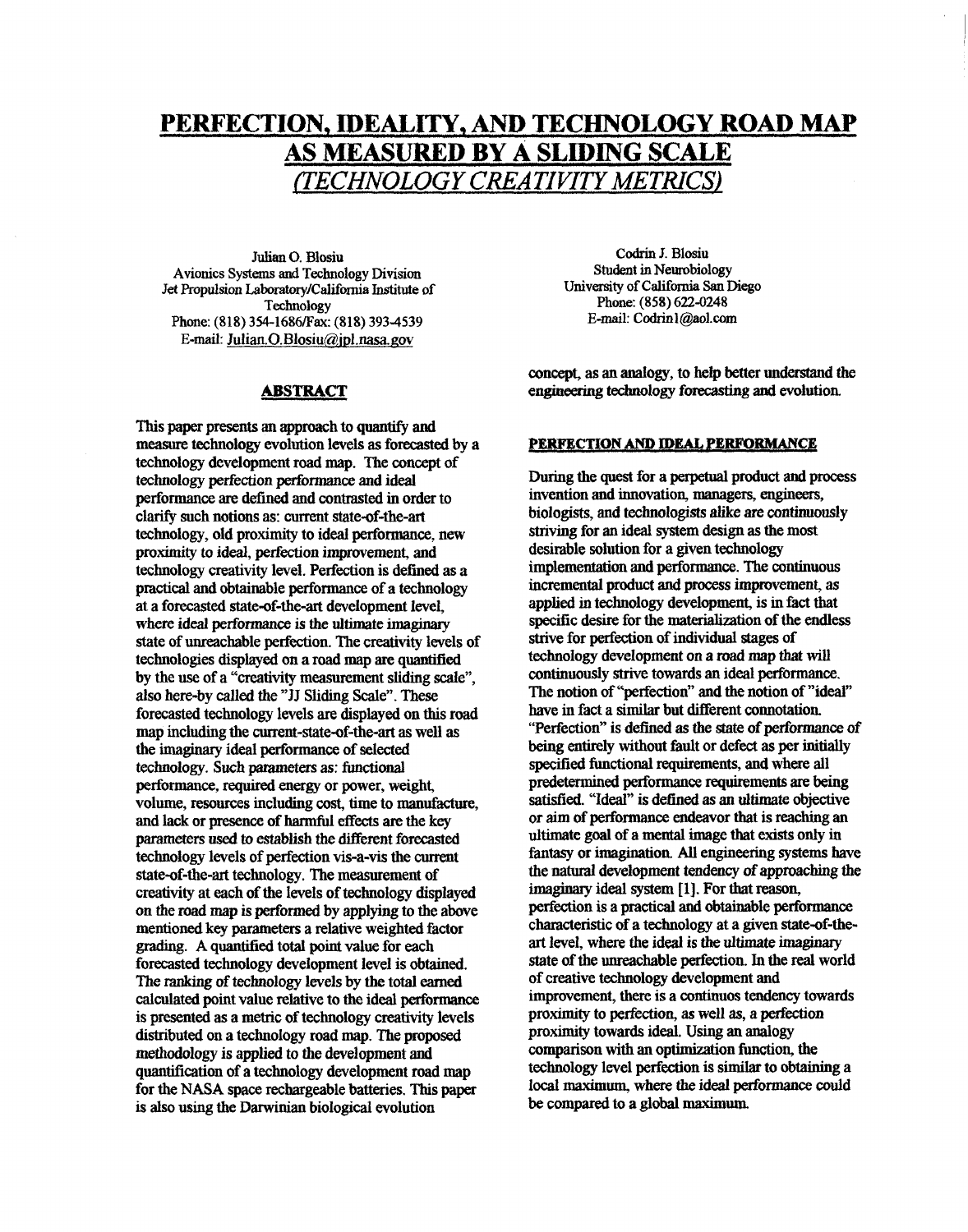## **SURVIVAL OF THE FITTEST - THE BIOLOGICAL PERFECTION**

Inderstanding now biological organisms have evolved<br>an be used as a guiding model in the evolution<br>rediction of engineering systems. Darwinian prediction of engineering systems. Darwinian evolution based on biological organisms striving to adapt to current environmental conditions leads to temporal perfection in adaptation, insures optimum development, and cultivates reproductive success. As the environmental conditions change, the time line of evolution shifts towards a temporal ideal organism based on a tendency of the organisms to achieve a **temporal perfection performance insuring optimum** reproductive success and survival of the fittest **biological species. As soon as the environmental** pological species. As soon as the environmental<br>parameters changed, so the value of perfection<br>changed. As the values of the parameters became m<br>ponceptualized, so the system evolves towards an<br>ncreased ideality.<br>Let us ta changed. As the values of the parameters became more **changed.** *As* **the** values **of the parameters became more conceptuabd,** *so* **the system evolves towards an** 

Let us **take** as **an example: the Darwinian evolution**  thus a long beak is the perfect adaptation to the feeding environment. Other species peck seeds and nuts, therefore, a wide beak is the perfect adaptation to the available food parameters. And still some other species peck fruits and flower nectar, and for this **purpose a pointy beak is the most appropriate.** As the many varieties of Finches specialize in their environments, they approached a level of adaptive **environments, they approached a level of adaptive perfkction, while** as **a whole the** *species* **approached an ideal level** *of* **evolution.** In **time,** as **the possibly will adapt and might be able to peck at all of** the above food sources. They will be on a higher level of perfection for the combined environment. The outcome will be an even closer proximity to **ideal adaptation to the ever-changing environment.** Even a "perfect" species would not be able to evolve towards an ideal if it was stagnant in its developmental diversity. This can be simply observed in lineage with intermarriage histories. In such situations, there is an increase in the observance of genetic dysfunction, i.e. hemophilia in some of the **old royal families of Great Britain. Thus, not only** are changes good, but necessary for the development of a superior species and for that species to be able to a dapt to its changing environment; not only keeping up with change, but thriving to do better. The concept is: "too much perfection leads to developmental stagnation, where as imperfection is **developmental stagnation, where** as **imperfecton is**  necessary **for** growth **toward ideality,** because **of possibilities."** 

## **TECHNOLOGY EVOLUTION**

**As a parallel to the biological adaptation to the**  computer technology evolution. The main function of a computer is to perform mathematical computation. Thus the first computers on the market were doing just that. Some of us still remember the huge, bulky and awkward punch card reader used as among the first data processing computer equipment technology. As demand for smaller and faster computers grew. along with the demand for more and more information storage capacity, the newer computers technology such as the main IBM 360's were **themselves rapidly replaced with the current modern** age desk top computers. More recently, the newest computing technology trend is now the laptop and the palm size computers. During all this computing technology evolution, the functional performance of information processing speed and reliability has **iremendously** increased, where as size, weight, **transfluence increase terms increased contains manufacturing contains contains manufacturing contains manufacturing contains manufacturing contains manufacturing contains manufacturi** consumption have drastically decreased. For the computer manufacturing companies to stay in business, at each of the different computer technology development levels, perfection was always the main characteristic to strive for [11]. In the process, many of the competing computer manufacturers could not adapt to the market needs, and perished in the process. Perhaps, the next computer *technology* will be a human brain-like biological computer with autonomous reasoning power, in addition to an even faster processing time and memory capability. These new computers will have the tendency to further evolve from the current serial to heavy parallel processors. These future nano-technology based computers will be so small and will require such little power to operate that they will be able to be biologically attached to the human brain or even to replace it. Again, in time as the **brain or even to** replace **it. Again, in time** as **the**  Fill be able to be biologically attached to the human<br>rain or even to replace it. Again, in time as the<br>omputing demand environment changes, the value<br>**f** the computer perfection performance will be **of the computer perfecton performance will be**  reach the tendency of the ideal imaginary computing system. This will be accomplished by performing biological mimicry in the performance of the future artificial human brain. Thus, perfection is a contemporary assessed value of ideality. As time and **contemporary** *change*, the value of perfection is reassessed. Eventually, perfection approaches an ideal. Nevertheless as discussed earlier, ideal systems may **Nevertheless** as discussed **earlier, ideal** *systems* **may never be conceptualized one reason being** *among*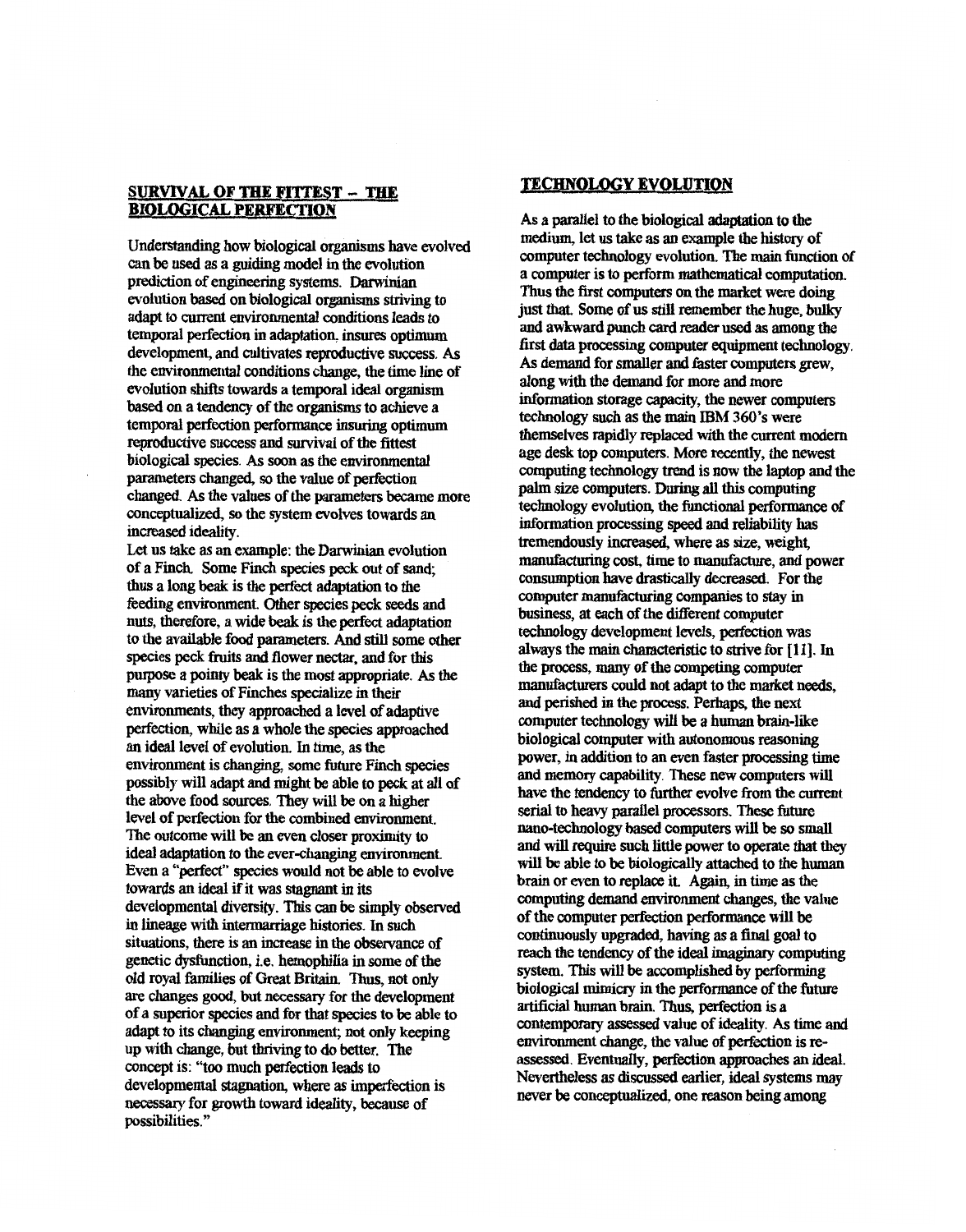**many others,** because **it may become** no **longer time or environment** dependent.

## **ENGINEERING IDEALITY**

According to Genrich Altshuller <sup>[1]</sup>, all engineering **systems evolve in the direction** *of improved* **ideality. Altshuller defines** an **ideal** *system (0* as **"an engineering** *entity* **that performs** the **desired**   $function(s)$   $(F)$ , while requiring no energy to perform its functions  $(E)$ , has no weight  $(W)$ , has no volume (V), **requires** no resources **to produce** (R), takes **no**  time **for** *its* **implementaton** *(T),* **and has** no harmful **side effects** *(H)".* **The degree of approaching the**  imaginary ideal system, also called the degree of **ideality** *(DI)*, is a function that can be described by the following formula:

 $DI(0) = \sum F / (\sum E + \sum W + \sum V + \sum R + \sum T + \sum H)$  (1)

**Where**,

 $DI(f)$  - is the degree of approaching the imaginary **ideal system** 

 $2F$  **-** is the sum of all useful functions

*LE* - **is** the *sum of* **all energies** *or* **power required to perform the functions** 

 $\Sigma W$  - is the sum of all component weight

 $\Sigma R$  - is the sum of all required resources including incurred cost

- $\Sigma V$  is the sum of all component volume
- $\Sigma T$  is the sum of all implementation time
- $\sum H$  is the sum of all harmful effects

From this equation, the larger the sum of the useful **functions is, the larger the value of the ideality degree becomes. Also, when the compounded** *sum* **of the denominator is approaching** zero, **the degree of** *the imaginary ideal system is approaching infinity,* 

Or, when,  $(\Sigma E + \Sigma W + \Sigma R + \Sigma V + \Sigma T + \Sigma H) \rightarrow 0$ when,  $(2E+2W+2E)$ <br>then,  $DI(f) \rightarrow \infty$ .

# **FASTER, BETTER CHEAPER AS A CREATIVITY MOTIVATOR**

**From the description above applied** *to* **an** actual practical **situations, systems move toward ideality when there is an improvement** in functional **performance, while there is a decrease** in **needed resources, as well as a decrease** in harmful **side effects or** an **increase in reliability.** In **fact,** the **NASA coined FASTER, BETTER, CHEAPER** *edict* **is a major driving force in stimulating the pace of** *space*  technology programs towards perfection. In time,

**NASA missions** will **have a tendency to be implemented and perform in** the direction **of perfection** and **ideality. The question** is **how much** *of*  an **ideal** performauce **is ideal? It** all *starts* **with how**  much "better" are we considering the performance of **a** *given* **flight technology designed system. The word**  "better", from the NASA edict point of view, **definitely does not mean** at all **the word ''the** best", **or the ideal situation. The** *edict* **is more** related **to**  specified levels of desired "better" performance, in the context of "faster" and "cheaper" implementation mode, where "better" is associated with level of **perfection,** as **in the context of the accepted risks. A**  continuous improvement of the "better" will push in time the **performance envelop towards the ideal**  situation, **"the** best". The **ideal best performance considers time as** an **element of developmental**  reference during which best/perfection performance **[4],[6],[9]. Now the** *edict can* **be modified to read**  Faster, Cheaper, and Accepted Perfection for a given **technology of a** *space* **mission** with **the** final **goal of a continuous technology development improvement towards** an *ideal* **system performance. Being able to**  measure the perfection performance relative to the ideal situation becomes an important quantification metrics tool of quantifying perfection performance as **a proximity to ideal.** What **we propose here** is the **concept of a** *sliding* **scale that enables creativity**  measurement embodied by the term perfection vis-avis **the** proximity **to ideal.**  *can* **be obtained** thrwgh **inventions** and innovations

## **CRIEATIVITY SLIDING SCALE**

**Let us consider the value C** as **the** imaginary **ideal situation. As defined earlier, the desired degree of ideality DI(f)** could take many desired perfection **performance values,** In **the** *case* **of technology development, these values** *can* **be also interpreted** as **technology** *creativity* **levels, or the technology development** components **of a technology road map [2],[8].** These **cfeativty levels** will **be materialized** in **design options, design decisions, and the selection of the most appropriate design to implement the desired**  function [13,14]; a well known concept by which **form follows function [3]. Knowing** the **numerical values of the design** parameters **described** in formula **(1) above,** and **substiluting** them, **we** *can* **compute the magnitude of** *DIG.* **For a given technology proximity** to **perfection** *on* **the technology road map,**  we would calculate  $DI(f) = B$ . Based on the imposed fimctional and **performance requirements established by the technology driven program or project, the value of** *B can* **thus be calculated and oould take values or "slide" from 0 to** the imaginary **value of**  infinity,  $\infty$ .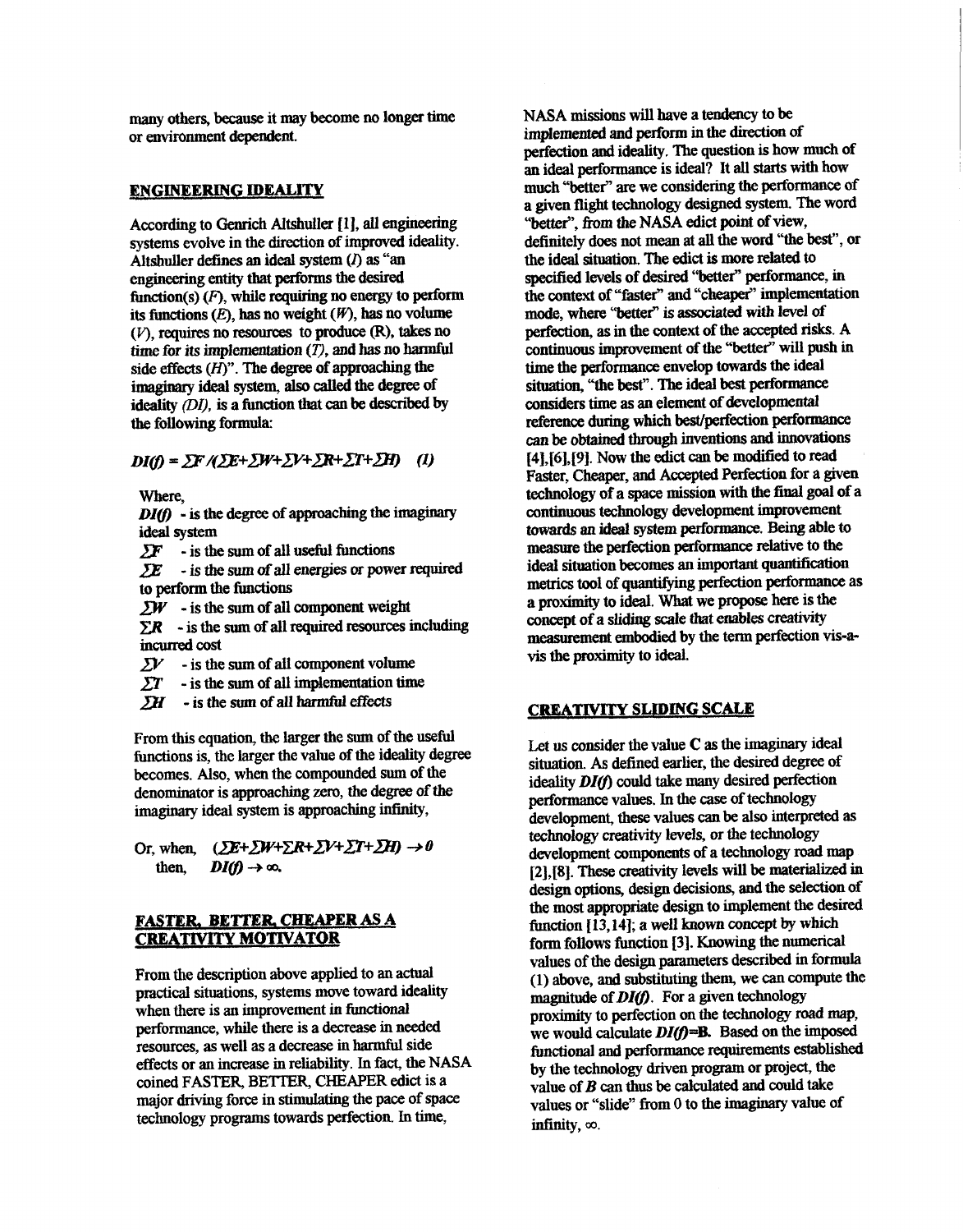Or, 
$$
0 \leq B \leq \infty
$$
 (2)

Since technology development is always evaluated against an existing "old" technology such as the current state-of-the-art, the value zero of formula (2) above is seldom zero. Thus, the actual magnitude can be represented by a numerical value A. On the other hand, the infinity element of the equation (2) is the degree of approaching the imaginary ideal situation. or C, as defined earlier. Thus, practically speaking the following relation can be obtained

$$
A \leq B \leq C \tag{3}
$$

Where,  $A$  is the old technology, or the current state-ofthe-art, which is used as the term of reference. **B** is the new technology that is intended to be developed as a result of a new creative thinking. Finally, C is the ideal technology that we eventually would like to reach for a given new technology development in the future. The farther the new **B** technology is from the current state-of-the-art technology A, the higher the creativity improvement of the new technology is. The closer the **B** value is to C, the higher the creativity of the new technology is. Graphically, the scale is described as per diagram below:

Old **New Ideal** 

The relationships between A, B, and C adopt the following meanings:

 $C - A$  = the old proximity to ideal  $C - B$  = the new proximity to ideal  $B - A$  = creativity improvement

If we can quantify the magnitude of A and B and by computing the value of  $B - A$ , we are able to perform in fact a "creativity improvement " measurement from the old existing technology to the new proposed technology. Also, knowing the value of **B** and what are the boundaries of improving the technology at level **B** we can determine and measure the degree of perfection improvement at that level. The "perfection" performance of value **B** is approaching temporal perfection in response to an existing functional and performance specification and environmental requirement conditions. As the environment is continuously changing, even when at a certain moment when system perfection at value **B** is approaching  $C$  the ideal, the value of  $B$  has already changed on the measuring sliding scale. Relation  $C -$ B, on the other hand, will become an actual measurement of the degree of invention and

innovation as represented by the "sliding scale" of approaching the imaginary ideal system. The smaller the difference  $C - B$  is, the higher the level of creativity of the new technology becomes. Also, the value of C-B is an indication of how much room for improvement towards an ideal system a technology has.

## **CREATIVITY, ROAD MAPS AND MEASURING SLIDING SCALES**

In measuring creativity in technology development, we propose to link the "sliding scale" terminology to the technology road map concept. "Fix scale" is meant for a single given creative technological design. The use of the fix scale concept implies that there is no alternative creative thinking and no design decision [13], since there are no other design options to be considered. On the other hand by using the sliding scale concept, it implies that many design options are considered to perform a given main function. The proximity to the ideal of the design options considered is another element that can be discussed in support of the technology road map sliding scale concept. This representation leads to the well-known concept of the "technology development road map." As any good planning, a technological road map draws a plot for the course of how to get from where we are on a given current technology and to where we would like to be in a give time in the future. If properly documented, the road map will also tell us what actions and supporting procedures we need to take  $[5]$ . A plan with a list of "what to" do" will invigorate the motivation for action, such that as we celebrate the technology achievements of the past, we will keep our eyes on the future road ahead of us [10]. The road map will identify different design technologies that will implement a desired main function, and the associated schedule of implementation. As a short summary, the road map should identify the following: 1) The current technology level  $A: (2)$  The next higher level technology level  $\bf{B}$  on the road map; (3) The degree of technology development  $(B - A)$  that is desired for each of the next technology milestones to be foreseen on the road map; (4) The proximity of a given next technology level **B** on the road map reaching the imaginary ideal situation C, as (C-B). A good technology road map should contain more than one next technology development level  $\mathbf{B}_{(0)}$ , where the value  $i=1,2,...,n$ . With this new view, the sliding scale of technology development road map will have a slightly different look, as follows:

Old tech. New tech. 1 New tech. 2. New tech. n Ideal

A..............B<sub>(1)</sub> ..............B<sub>(2)</sub> ...............B<sub>(2)</sub> ............. C (4)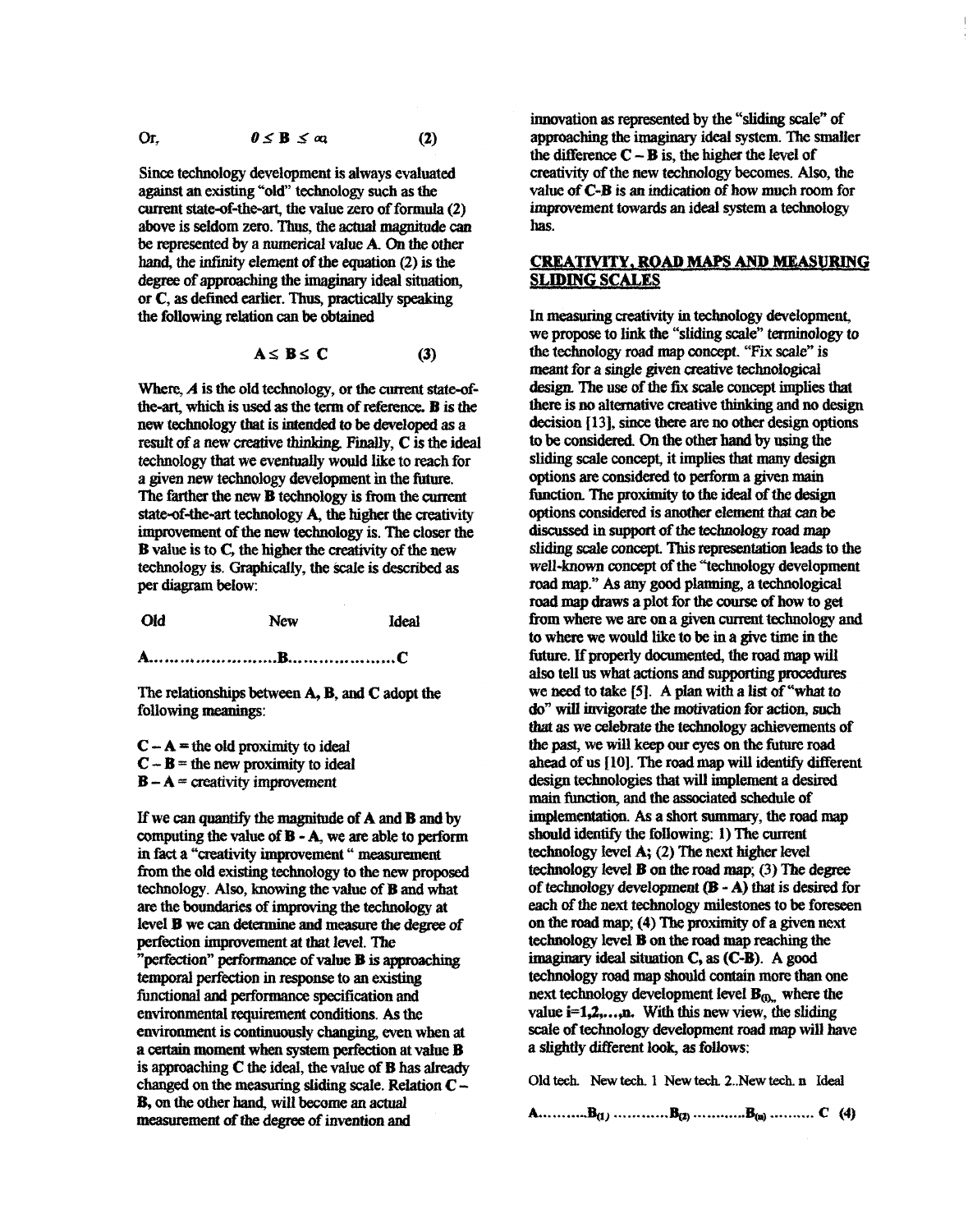In order to quantify technology development levels **Bo on** the **road map, it** is **proposed that for each of the parameters of equation (1) above, a "weighted**  factor" value from 1 to 10 is to be assigned, and a **total value to be summed up for each of the B<sub>o</sub> values. The concept of weighted factor is***simiiar* **to**  the **one used in** the **Quality** Function **Deployment (QFD) technique [15j, where** the **prioritization** and **selection of actions to be considered** are **selected** in **a**  similar manner **[7]. For** an *exemplification,* **Table 1**  can be generated. This representation we named it the "JJ Sliding Scale" illustrates how technology road map quantification

|              |    | Param. Level A Level $B_{(1)}$ Level $B_{(2)}$ . Level $B_{(n)}$ Level C |   |    |
|--------------|----|--------------------------------------------------------------------------|---|----|
| $(\Sigma F)$ |    | 8                                                                        | Q | 10 |
| $(\Sigma E)$ |    |                                                                          | 8 | 10 |
| $(\Sigma W)$ |    |                                                                          | 8 | 10 |
| $(\Sigma R)$ | 3  |                                                                          | 8 | 10 |
| $(\Sigma$ V) | 6  |                                                                          | 2 | 10 |
| (2T)         |    |                                                                          | 8 | 10 |
| (2H)         | 6  |                                                                          |   | 10 |
| <b>TOTAL</b> | 38 |                                                                          |   | 70 |

**Technology Development Sliding Scale** 

**Table 1.** Quantification **of** technology **road map** using weighted factors from 1 to 10 for the individual parameters of Equation **(1)** and calculated for each **of** the technology development levels **of** the road **map.** 

By assigning a weighting factor to the parameters of **equation (1) and using Table 1 above, the** imaginary **ideal technology at Level C is totaling 70 points. Similarly, the current state-of-the-art technology at Level A is quantified** *at* **38 points, out of the total**  maximum **70** points. **The identified Level B technologies at level 1,2, and n** are **quantified at 40, 45, and 52 points respectively.** These **next** three **levels of the technology development** are in **Edct the components of the technology road map that are considered and planned to be developed in the** future. **With quantified values attributed to each technology development on this sliding scale, we now** *can* **also**  better understand the perfection improvement at each **technology development level.** 

**Thus from Table 1, creativity improvement at level**   $\mathbf{B}_{(1)}$  is  $\mathbf{B}_{(1)}$  -**A**, or 40-38=2. The new proximity to ideal of  $\mathbf{B}_{(1)}$  can now be computed as  $\mathbf{C}\text{-}\mathbf{B}_{(1)}$ , or 70-40=30. This **urdicates** that **there is** still **a lot of mom for**  improvement for the technology at level  $\mathbf{B}_{(1)}$ . As the **assigned weighting factors indicate, not** all **parameters of equation (1) have registered improvements; some**  remained the same and one  $(\Sigma T)$  registered a decrease **from 7 to 5. Worth to be mentioned is that the current** 

**point value 7 of**  $(\Sigma \mathbf{F})$  **at level**  $\mathbf{B}_{(1)}$  **can be further improved to 8 at the next level**  $\mathbf{B}_{(2)}$  **of technology on the** road *map.* In **addition, the** *sum* **of** harmful **effects**  value **from the first** predicted **value of 7 to the next**  value of 9. Changes will take place at the other parameters as well. This will bring the total maximum value of technology level  $\mathbf{B}_{(2)}$  of Table 1 to a total **value of 45 points. As** an **analogy, this is** viewed **as** an **optimbdon afa** *global* **fnnction** *md* **a local**  maximum. The **chosen parameters** are **not** the **only two parameters that can be taken for consideration for impmenmt** in **onset to** *obtain* the **technology level perfection. This local perfection improvement now places technology on the road map** at **a higher level of creativity. This** reinforces the **sliding scale concept**  very appropriately. The more parameters of equation **(1)** are **improved, the closer to the ideal performance is**  *realized.* **Consequently, an optimization that is close to the ideal performance is dogous to** an **optimization of a** global maximum.  $(\Sigma H)$  can be reduced, thus improving the total point

# **SPACE RECHARGEABLE BATTERY AND ROAD** *MAP* **METRICS**

**The** current **NASA space rechargeable** battery **is NiCd based** [ **121. Weight, volume, operation temperature, power density, recharge cycle, and safety** are **desired** performance **panmeters** that **need to be improved. For** *space* **applications in the next fifteen years, the Li-Ion batteries areconsidered to be developed** and used as **the secondaty low temperature battery technology of the** future. **By applying the JJ Sliding Scale described above to the** *space*  **rechargeable** battery **technology road map, we have generated quantified metrics for the individual battery technologies, as described** in **Table 2. NiCd, the** *curreat* **state-of-the** art battery, **gained a total point value of 29. Next is Li-Ion with 43 points, followed by Li-Polymer with 49 points. As it** *can* **be easily observed, the** creativity **improvement B-A for**  the first **two batteries on the road** *map* **is 14 (43- 29=14)** and **29 (49-29-20) respectively. It is worth noting** that **Li-Polymer battery** had *earned* **49 points which is higher** than **the "battery-on-a-chip" technology which had earned only** *46* points, **even though it is placed on a higher level on** the **road** map. **What earned the battery-on-a-chip technology a higher level on the technology development road map**  is **the reduction of weigh and volume, the** increased **functional performance** and **reliability,** and **the**  potential of being integrated on-a-chip with other micro spacecraft-on-a-chip revolutionary **technologies of the** future. **Again, this is a good**  justification for using the "JJ sliding scale" concept as **a** relative **technology quantification metric. It is**